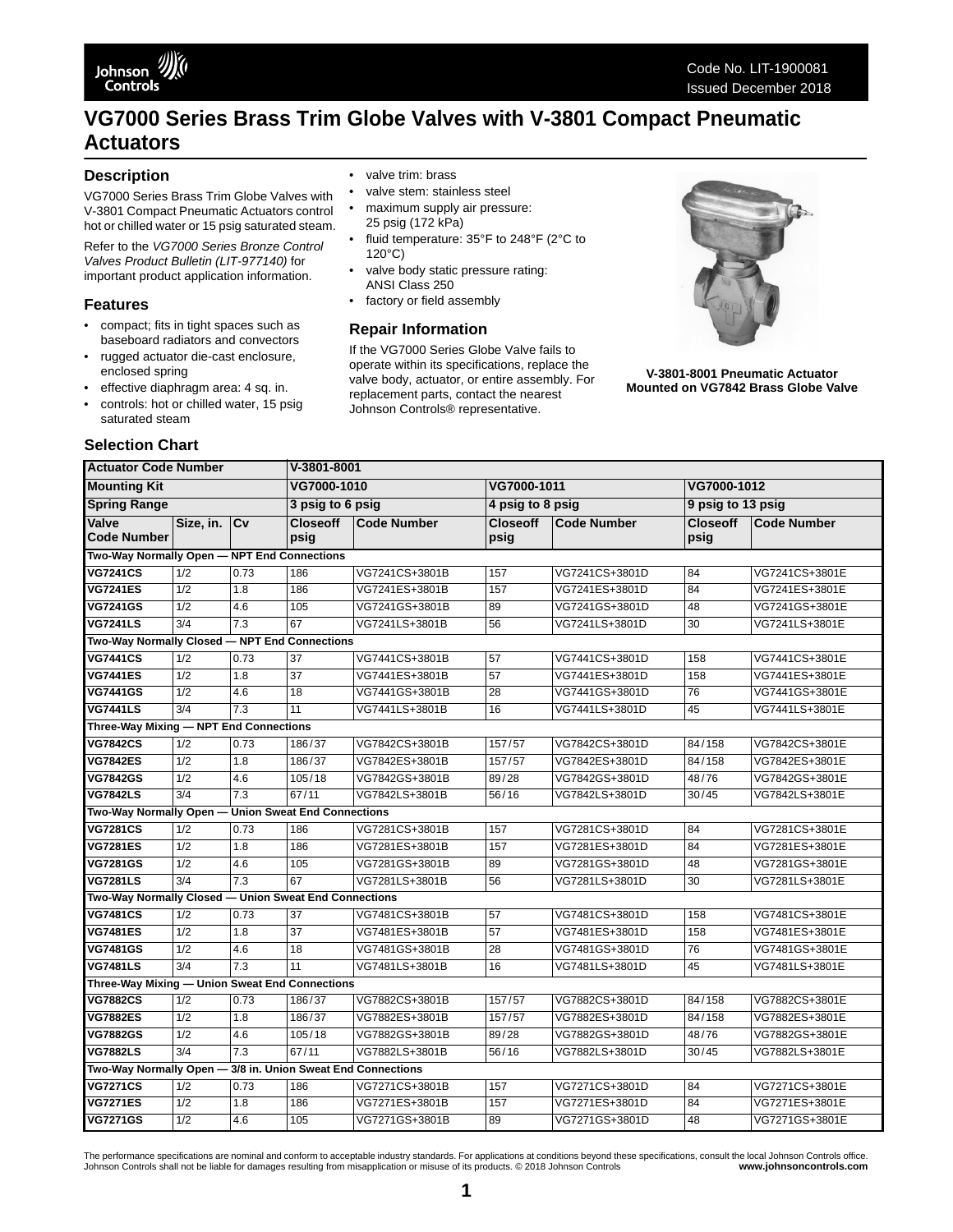# *VG7000 Series Brass Trim Globe Valves with V-3801 Compact Pneumatic Actuators (Continued)*

| <b>Actuator Code Number</b>                                   |                                                        |      | V-3801-8001             |                    |                         |                    |                         |                    |  |
|---------------------------------------------------------------|--------------------------------------------------------|------|-------------------------|--------------------|-------------------------|--------------------|-------------------------|--------------------|--|
| <b>Mounting Kit</b>                                           |                                                        |      | VG7000-1010             |                    | VG7000-1011             |                    | VG7000-1012             |                    |  |
| <b>Spring Range</b>                                           |                                                        |      | 3 psig to 6 psig        |                    | 4 psig to 8 psig        |                    | 9 psig to 13 psig       |                    |  |
| Valve<br><b>Code Number</b>                                   | Size, in. Cv                                           |      | <b>Closeoff</b><br>psig | <b>Code Number</b> | <b>Closeoff</b><br>psig | <b>Code Number</b> | <b>Closeoff</b><br>psig | <b>Code Number</b> |  |
| Two-Way Normally Closed - 3/8 in. Union Sweat End Connections |                                                        |      |                         |                    |                         |                    |                         |                    |  |
| <b>VG7471CS</b>                                               | 1/2                                                    | 0.73 | $\overline{37}$         | VG7471CS+3801B     | 57                      | VG7471CS+3801D     | 158                     | VG7471CS+3801E     |  |
| <b>VG7471ES</b>                                               | 1/2                                                    | 1.8  | 37                      | VG7471ES+3801B     | 57                      | VG7471ES+3801D     | 158                     | VG7471ES+3801E     |  |
| <b>VG7471GS</b>                                               | 1/2                                                    | 4.6  | 18                      | VG7471GS+3801B     | 28                      | VG7471GS+3801D     | 76                      | VG7471GS+3801E     |  |
| Three-Way Mixing - 3/8 in. Union Sweat End Connections        |                                                        |      |                         |                    |                         |                    |                         |                    |  |
| <b>VG7872CS</b>                                               | 1/2                                                    | 0.73 | 186/37                  | VG7872CS+3801B     | 157/57                  | VG7872CS+3801D     | 84/158                  | VG7872CS+3801E     |  |
| <b>VG7872ES</b>                                               | 1/2                                                    | 1.8  | 186/37                  | VG7872ES+3801B     | 157/57                  | VG7872ES+3801D     | 84/158                  | VG7872ES+3801E     |  |
| <b>VG7872GS</b>                                               | 1/2                                                    | 4.6  | 105/18                  | VG7872GS+3801B     | 89/28                   | VG7872GS+3801D     | 48/76                   | VG7872GS+3801E     |  |
| Two-Way Normally Open - 3/4 in. Union Sweat End Connections   |                                                        |      |                         |                    |                         |                    |                         |                    |  |
| <b>VG7291CS</b>                                               | 1/2                                                    | 0.73 | 186                     | VG7291CS+3801B     | 157                     | VG7291CS+3801D     | 84                      | VG7291CS+3801E     |  |
| <b>VG7291ES</b>                                               | 1/2                                                    | 1.8  | 186                     | VG7291ES+3801B     | 157                     | VG7291ES+3801D     | 84                      | VG7291ES+3801E     |  |
| <b>VG7291GS</b>                                               | 1/2                                                    | 4.6  | 105                     | VG7291GS+3801B     | 89                      | VG7291GS+3801D     | 48                      | VG7291GS+3801E     |  |
| Two-Way Normally Closed - 3/4 in. Union Sweat End Connections |                                                        |      |                         |                    |                         |                    |                         |                    |  |
| <b>VG7491CS</b>                                               | 1/2                                                    | 0.73 | 37                      | VG7491CS+3801B     | 57                      | VG7491CS+3801D     | 158                     | VG7491CS+3801E     |  |
| <b>VG7491ES</b>                                               | 1/2                                                    | 1.8  | $\overline{37}$         | VG7491ES+3801B     | 57                      | VG7491ES+3801D     | 158                     | VG7491ES+3801E     |  |
| <b>VG7491GS</b>                                               | 1/2                                                    | 4.6  | 18                      | VG7491GS+3801B     | 28                      | VG7491GS+3801D     | 76                      | VG7491GS+3801E     |  |
|                                                               | Three-Way Mixing - 3/4 in. Union Sweat End Connections |      |                         |                    |                         |                    |                         |                    |  |
| <b>VG7892CS</b>                                               | 1/2                                                    | 0.73 | 186/37                  | VG7892CS+3801B     | 157/57                  | VG7892CS+3801D     | 84/158                  | VG7892CS+3801E     |  |
| <b>VG7892ES</b>                                               | 1/2                                                    | 1.8  | 186/37                  | VG7892ES+3801B     | 157/57                  | VG7892ES+3801D     | 84/158                  | VG7892ES+3801E     |  |
| <b>VG7892GS</b>                                               | 1/2                                                    | 4.6  | 105/18                  | VG7892GS+3801B     | 89/28                   | VG7892GS+3801D     | 48/76                   | VG7892GS+3801E     |  |
| Two-Way Normally Open - Union Globe End Connections           |                                                        |      |                         |                    |                         |                    |                         |                    |  |
| <b>VG7251CS</b>                                               | 1/2                                                    | 0.73 | 186                     | VG7251CS+3801B     | 157                     | VG7251CS+3801D     | 84                      | VG7251CS+3801E     |  |
| <b>VG7251ES</b>                                               | 1/2                                                    | 1.8  | 186                     | VG7251ES+3801B     | 157                     | VG7251ES+3801D     | 84                      | VG7251ES+3801E     |  |
| <b>VG7251GS</b>                                               | 1/2                                                    | 4.6  | 105                     | VG7251GS+3801B     | 89                      | VG7251GS+3801D     | 48                      | VG7251GS+3801E     |  |
| <b>VG7251LS</b>                                               | 3/4                                                    | 7.3  | 67                      | VG7251LS+3801B     | 56                      | VG7251LS+3801D     | 30                      | VG7251LS+3801E     |  |
| Two-Way Normally Closed - Union Globe End Connections         |                                                        |      |                         |                    |                         |                    |                         |                    |  |
| <b>VG7451CS</b>                                               | 1/2                                                    | 0.73 | 37                      | VG7451CS+3801B     | 57                      | VG7451CS+3801D     | 158                     | VG7451CS+3801E     |  |
| <b>VG7451ES</b>                                               | 1/2                                                    | 1.8  | 37                      | VG7451ES+3801B     | 57                      | VG7451ES+3801D     | 158                     | VG7451ES+3801E     |  |
| <b>VG7451GS</b>                                               | $\overline{1/2}$                                       | 4.6  | $\overline{18}$         | VG7451GS+3801B     | 28                      | VG7451GS+3801D     | 76                      | VG7451GS+3801E     |  |
| Two-Way Normally Open-<br><b>Union Angle End Connections</b>  |                                                        |      |                         |                    |                         |                    |                         |                    |  |
| <b>VG7551CS</b>                                               | 1/2                                                    | 0.73 | 186                     | VG7551CS+3801B     | 157                     | VG7551CS+3801D     | 84                      | VG7551CS+3801E     |  |
| <b>VG7551ES</b>                                               | 1/2                                                    | 1.8  | 186                     | VG7551ES+3801B     | 157                     | VG7551ES+3801D     | 84                      | VG7551ES+3801E     |  |
| <b>VG7551GS</b>                                               | 1/2                                                    | 4.6  | 105                     | VG7551GS+3801B     | 89                      | VG7551GS+3801D     | 48                      | VG7551GS+3801E     |  |
| <b>VG7551LS</b>                                               | 3/4                                                    | 7.3  | 67                      | VG7551LS+3801B     | 56                      | VG7551LS+3801D     | 30                      | VG7551LS+3801E     |  |